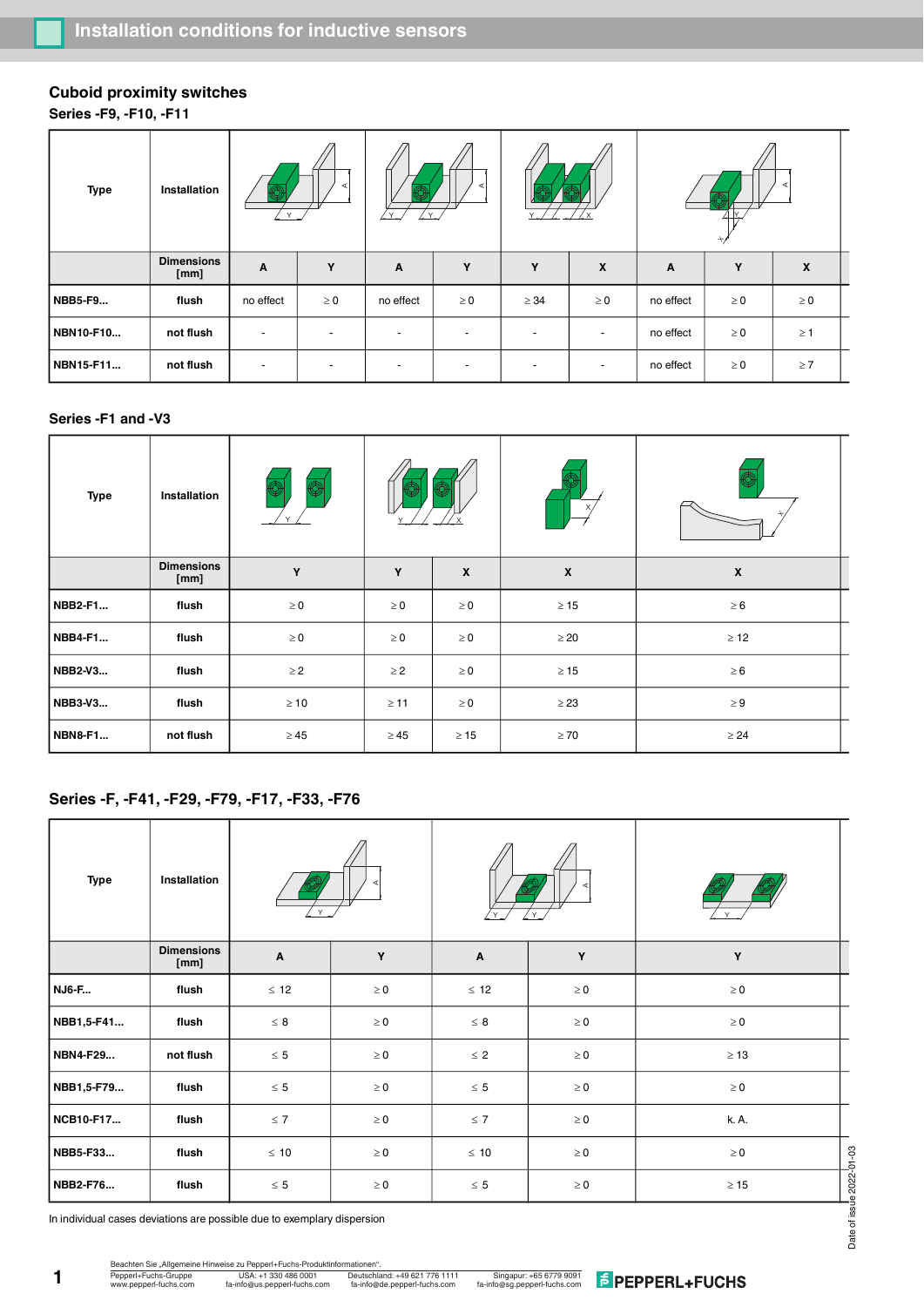| <u>′ ү_</u><br>$^{+/}$ |          | $_{\rm +}$ |            | <b>Type</b>           |          |                |
|------------------------|----------|------------|------------|-----------------------|----------|----------------|
| A                      | Y        | X          | X          | $\boldsymbol{x}$<br>Y |          |                |
| no effect              | $\geq 0$ | $\geq 0$   | $\geq 0$   | $\geq 10$             | $\geq 0$ | <b>NBB5-F9</b> |
| no effect              | $\geq 0$ | $\geq 5$   | $\geq 5,5$ | $\geq 30$             | $\geq 1$ | NBN10-F10      |
| no effect              | $\geq 0$ | $\geq$ 12  | $\geq 17$  | $\geq 45$             | $\geq 7$ | NBN15-F11      |

### **Series -F9, -F10, -F11, continuation of page 1**

**Series -F, -F41, -F29, -F79, -F17, -F33, -F76 continuation of page 1**

|           | $\times$     | <b>Type</b>  |
|-----------|--------------|--------------|
| X         | $\mathbf{x}$ |              |
| $\geq 63$ | $\geq 18$    | <b>NJ6-F</b> |
| $\geq 13$ | $\geq 5$     | NBB1,5-F41   |
| $\geq$ 25 | $\geq$ 12    | NBN4-F29     |
| $\geq 11$ | $\geq 5$     | NBB1,5-F79   |
| k. A.     | $\geq 30$    | NCB10-F17    |
| $\geq 40$ | $\geq 15$    | NBB5-F33     |
| $\geq 20$ | $\geq 6$     | NBB2-F76     |